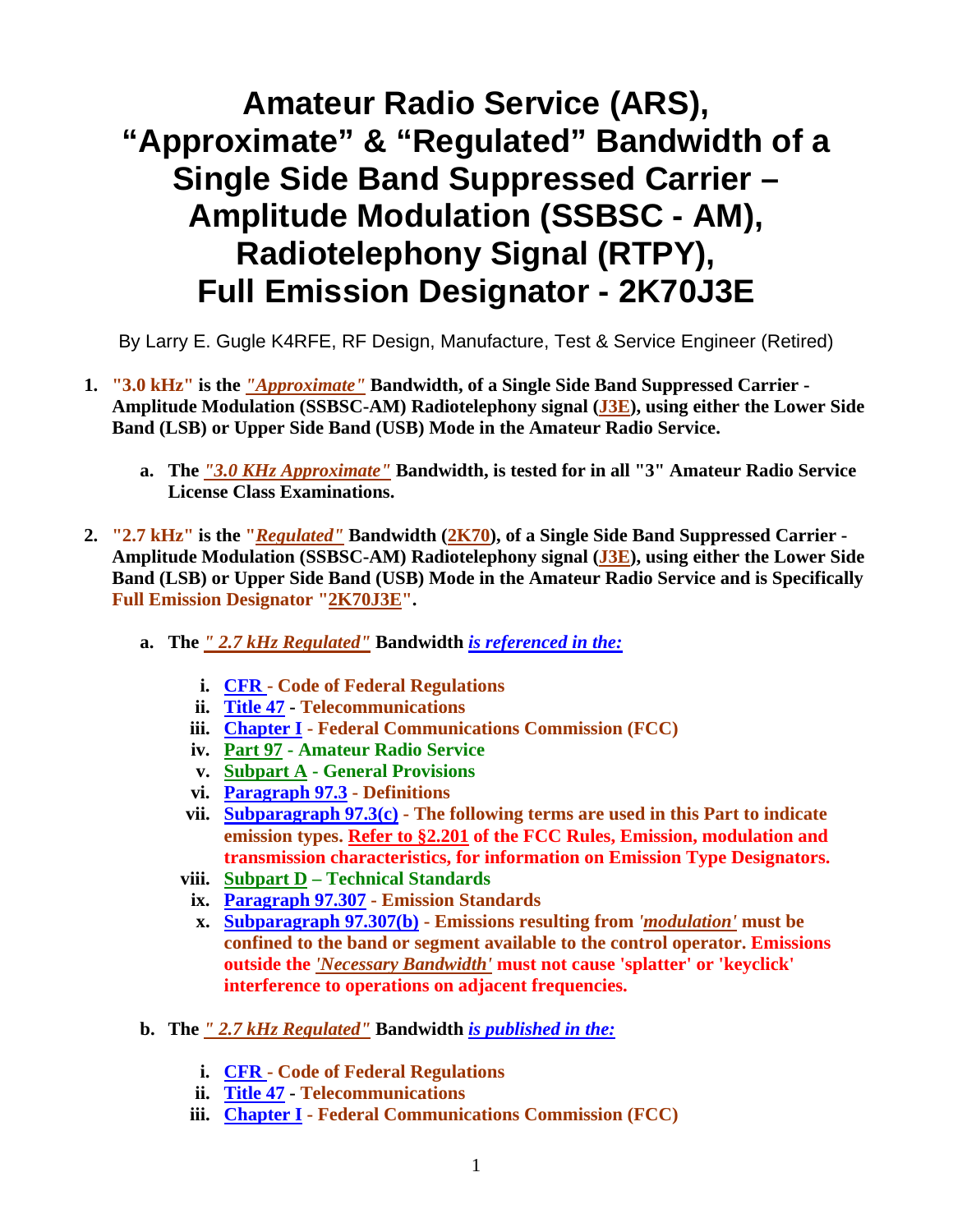- **iv. Part 2 Frequency Allocations and Radio Treaty Matters; General Rules and Regulations**
- **v. Subpart C Emissions**
- **vi. Paragraph 2.201 Emission, Modulation, and Transmission Characteristics**
- **vii. Subparagraph 2.201(a) Emissions are designated according to their**  *Classification* **and their** *Necessary Bandwidth.*
- **viii. Subparagraph 2.201(g) Whenever the full designation of an emission is necessary, the symbol for that emission, as given above, shall be preceded by the**  *Necessary Bandwidth* **of the emission as indicated in §2.202(b)(1).**
	- **ix. Paragraph 2.202 Bandwidths**
	- **x. Subparagraph 2.202(b)** *Necessary Bandwidth*
	- **xi. Subparagraph 2.202(b)(1) The** *Necessary Bandwidth* **shall be expressed by three numerals and one letter. The letter occupies the position of the decimal point and represents the unit of bandwidth. The first character shall be neither zero nor K, M or G.**
- *3.* **Questions from the current Amateur Radio Service "***Technician", "General" and "Amateur Extra Class"* **License Examination Question Pools listed for reference:** *(Number in parenthesis after the question number is the correct answer number).*
	- **a.** *"Technician Class License"*  **Examination Question Pool (Effective July 1, 2010):** 
		- **i. T4B09 (3): Which of the following is an appropriate receive filter to select in order to minimize noise and interference for SSB reception?** 
			- **1. 500 Hz**
			- **2. 1000 Hz**
			- **3. 2400 Hz (Note: This is the correct answer).**
			- **4. 5000 Hz** 
				- **a. Note: 2400 Hz (2.4 kHz) and 2200 Hz (2.2 kHz) were a standard Transceiver Transmitter Module, Band Pass Filter (BPF) Band Width (BW) for many years, and Transceiver Manufacturers did not make them adjustable in the transmit mode for a wider Band Width (BW) operation. However the Transceivers Receiver Module, Band Pass Filter (BPF) Band Width (BW) could be narrowed.**
				- **b. Note: The newer Transceivers have the capability to widen the Transmitter Band Pass Filter (BPF) Band Width (BW), but you should not transmit wider than 2.7 kHz on AM - SSBSC (LSB or USB) to allow for "Spurious Signals called spurs".**
		- **ii. T8A08 (2): What is the "approximate bandwidth" of a SSB voice signal?** 
			- **1. 1 kHz**
			- **2. 3 kHz (Note: This is the correct answer)**
			- **3. 6 kHz**
			- **4. 15 kHz**
	- **b.** *"General Class License"* **Examination Question Pool (Effective July 1, 2011):**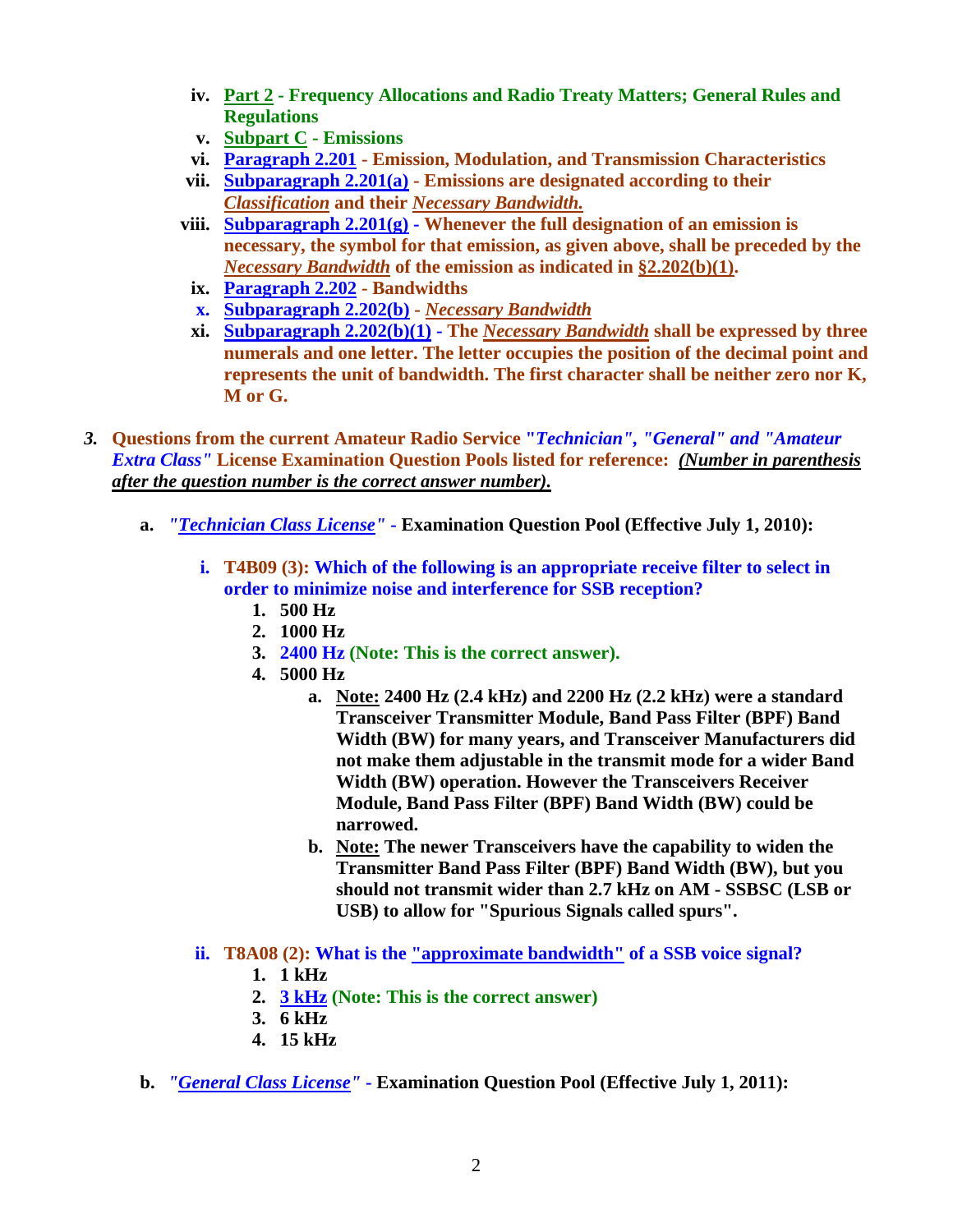- **i. G4D08 (3): What frequency range is occupied by a 3 kHz LSB signal when the displayed carrier frequency is set to 7.178 MHz?** 
	- **1. 7.178 to 7.181 MHz**
	- **2. 7.178 to 7.184 MHz**
	- **3. 7.175 to 7.178 MHz (Note: This is the correct answer)**
	- **4. 7.1765 to 7.1795 MHz**
- **ii. G4D09 (2): What frequency range is occupied by a 3 kHz USB signal with the displayed carrier frequency set to 14.347 MHz?** 
	- **1. 14.347 to 14.647 MHz**
	- **2. 14.347 to 14.350 MHz (Note: This is the correct answer)**
	- **3. 14.344 to 14.347 MHz**
	- **4. 14.3455 to 14.3485 MHz**
- **iii. G4D10 (1): How close to the lower edge of the 40 meter General Class phone segment should your displayed carrier frequency be when using 3 kHz wide LSB?** 
	- **1. 3 kHz above the edge of the segment (Note: This is the correct answer)**
	- **2. 3 kHz below the edge of the segment**
	- **3. Your displayed carrier frequency may be set at the edge of the segment**
	- **4. Center your signal on the edge of the segment**
- **iv. G4D11 (2): How close to the upper edge of the 20 meter General Class band should your displayed carrier frequency be when using 3 kHz wide USB?** 
	- **1. 3 kHz above the edge of the band**
	- **2. 3 kHz below the edge of the band (Note: This is the correct answer)**
	- **3. Your displayed carrier frequency may be set at the edge of the band**
	- **4. Center your signal on the edge of the band**
- **c.** *"Amateur Extra Class License"* **Examination Question Pool (Effective July 1, 2012):** 
	- **i. E1A01 (4) [97.301, 97.305]: When using a transceiver that displays the carrier frequency of phone signals, which of the following displayed frequencies will result in a normal USB emission being within the band?** 
		- **1. The exact upper band edge**
		- **2. 300 Hz below the upper band edge**
		- **3. 1 kHz below the upper band edge**
		- **4. 3 kHz below the upper band edge (Note: This is the correct answer)**
	- **ii. E1A02 (4) [97.301, 97.305]: When using a transceiver that displays the carrier frequency of phone signals, which of the following displayed frequencies will result in a normal LSB emission being within the band?** 
		- **1. The exact lower band edge**
		- **2. 300 Hz above the lower band edge**
		- **3. 1 kHz above the lower band edge**
		- **4. 3 kHz above the lower band edge (Note: This is the correct answer)**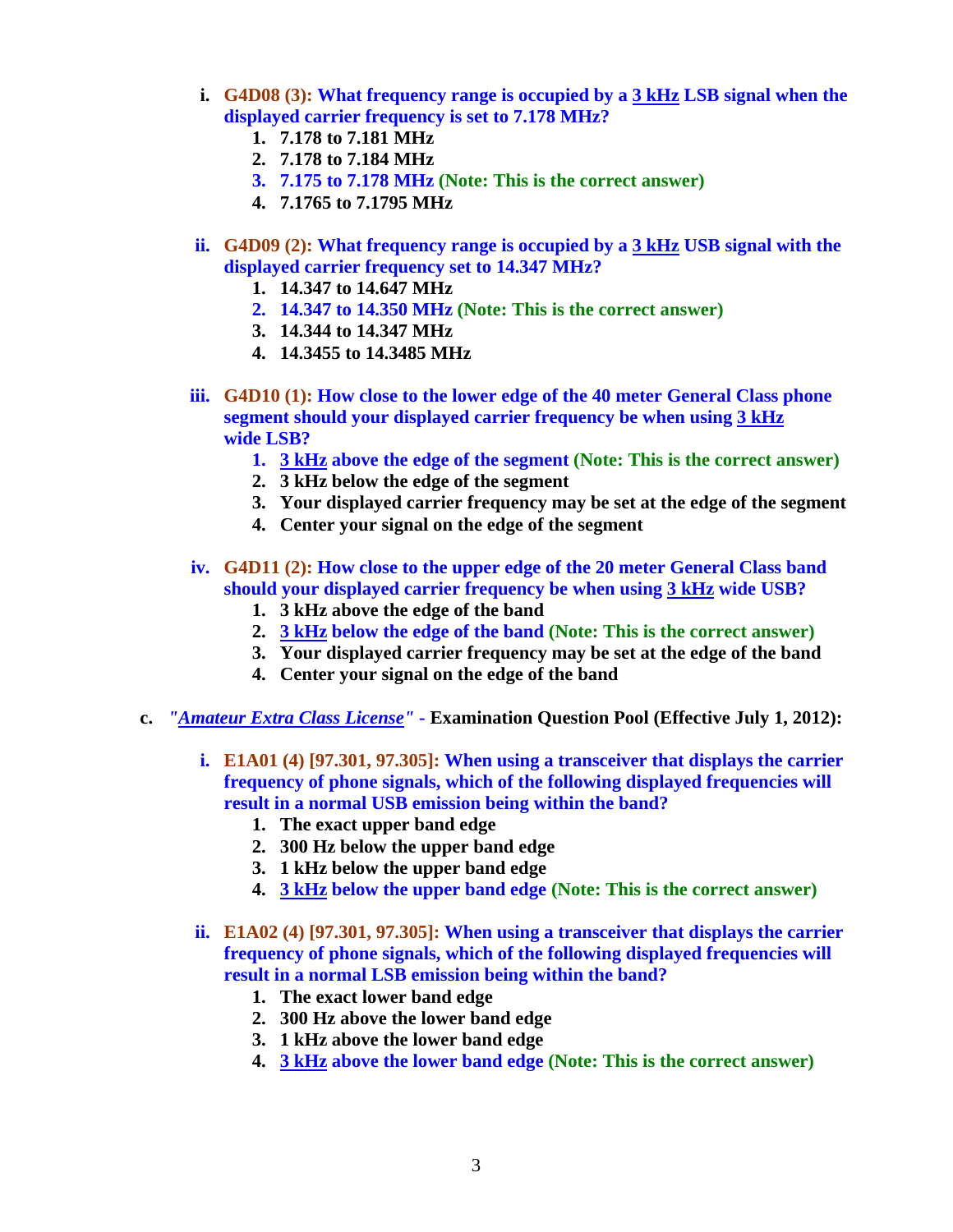- **iii. E1A03 (3) [97.301, 97.305]: With your transceiver displaying the carrier frequency of phone signals, you hear a DX station's CQ on 14.349 MHz USB. Is it legal to return the call using upper sideband on the same frequency?** 
	- **1. Yes, because the DX station initiated the contact**
	- **2. Yes, because the displayed frequency is within the 20-meter band**
	- **3. No, my sidebands will extend beyond the band edge (Note: This is the correct answer)**
	- **4. No, USA stations are not permitted to use phone emissions above 14.340 MHz**
- **iv. E1A04 (3) [97.301, 97.305]: With your transceiver displaying the carrier frequency of phone signals, you hear a DX station's CQ on 3.601 MHz LSB. Is it legal to return the call using lower sideband on the same frequency?** 
	- **1. Yes, because the DX station initiated the contact**
	- **2. Yes, because the displayed frequency is within the 75-meter phone band segment**
	- **3. No, my sidebands will extend beyond the edge of the phone band segment (Note: This is the correct answer)**
	- **4. No, USA stations are not permitted to use phone emissions below 3.610 MHz**
- **4. Most transmitters are not completely free of** *"spurious emissions"***, commonly called "***spurs***". Also most have less than an optimum suppression of 3rd Order Intermodulation Distortion (IM3) products. A "3.0 kHz Approximate" Band Width (BW), should be maintained which gives a "***300 Hz"* **Guard Band Width (BW), so that your transmitted emissions will not:** 
	- *a.* **Be "***Out-of-Band-Edge-Frequency"* **(Outside Amateur Radio Service Band frequency limits).**
	- *b.* **Be "***Out-of-Operator-Band-Segment-Edge-Frequency"* **(Outside frequency limits for specific Operator License Class within the Band).**
	- *c.* **Be "***Out-of-Mode-Band-Segment-Edge-Frequency"* **(Outside frequency limits for the specific "Mode" of Emission).**
	- **d. Cause** *"Unnecessary-Interference"* **to other Amateur Radio Service Stations on nearby frequencies.**
	- **e. Reference: CFR, Title 47, Chapter-1, Part 97, Sub-Part B, Section 97.101(d) and Sub-Part D, Section 97.301(a), (b), (c) and (d).**
- **5. Do not transmit any closer to any "***Band Edge Frequency", "Band Segment Edge Frequency", "Mode-Band-Segment-Edge-Frequency"* **or** *"Another Conversations Frequency"* **for the following emission types:** 
	- **a. "100 Hz" using** *Emission Designator* **"100HA1A", which is** *"ON" and "OFF" keying Continous Wave (CW) Radiotelegraphy using the International Morse Code.*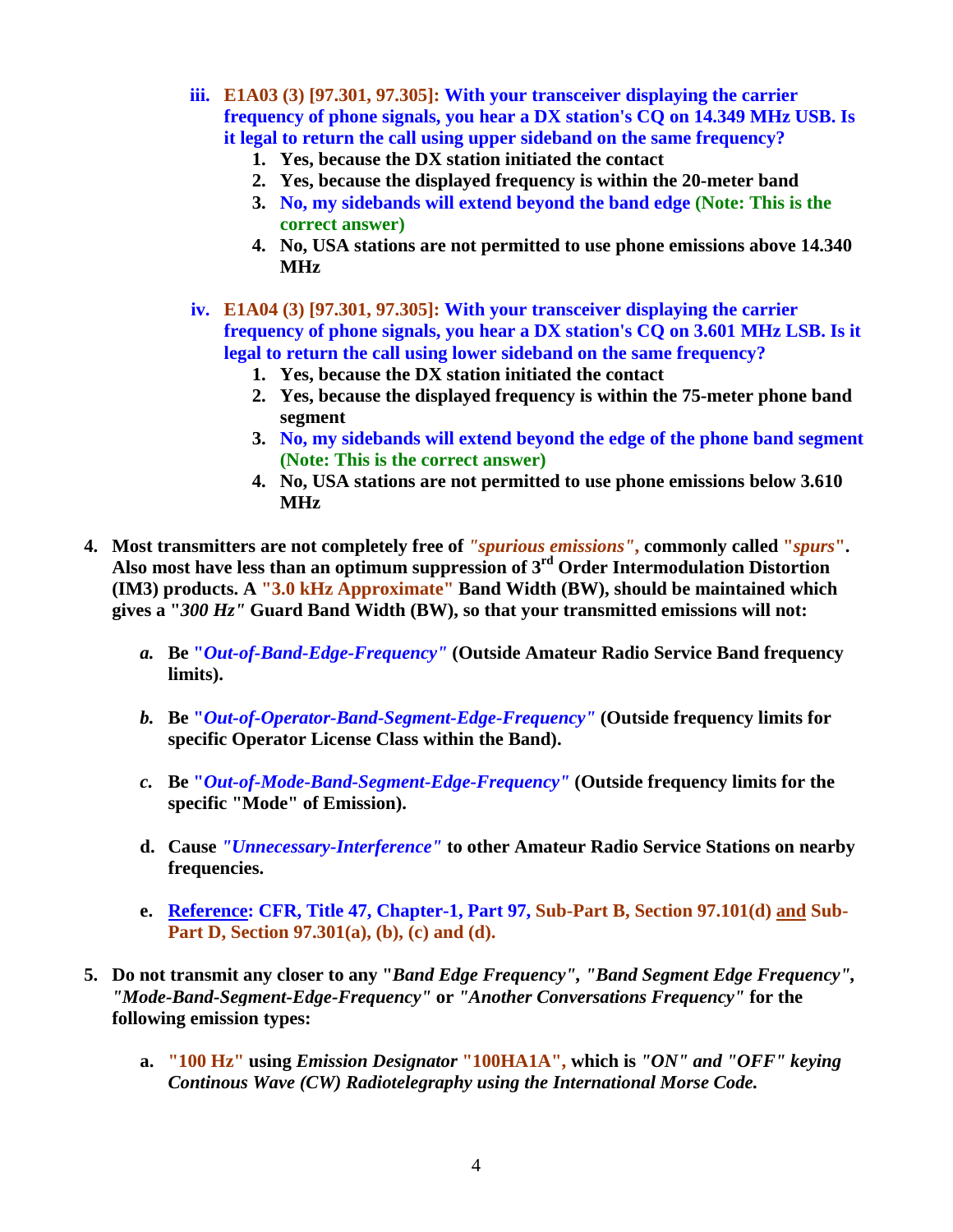- **b. "2.7 kHz" using** *Emission Designator* **"2K70J3E", which is** *Single Side Band Suppressed Carrier - Amplitude Modulation (SSBSC-AM) Radiotelephony.*
- **c. "6 kHz" using** *Emission Designator* **"6K00A3E", which is** *Double Side Band Full Carrier - Amplitude Modulation (DSBFC-AM) Radiotelephony.*
- **d. "16 kHz" using** *Emission Designator* **"16K0F3E", which is** *Frequency Modulation (FM) Radiotelephony.*
- **e. "16 kHz" using** *Emission Designator* **"16K0G3E",** *which is Phase Modulation (PM) Radiotelephony*
- **f. Reference: CFR, Title 47, Chapter-1, Part 2, Sub-Part C, Section 2.201 and 2.202.**

## **6. The Most Common Producers of a Transmitter Stages Excessive Band Width (EBW) are:**

- **a. Improper adjustment of the 'Bias Voltage Variable Resistors' in a Transmitter RF Power Amplifier (RFPA) stage.** 
	- i. Variable Resistors are connected in circuits inside a Transceiver configured using either all 'Three' legs, referred to as 'Potentiometers' or using only 'Two' of the 'Three' legs, referred to as 'Rheostats'. The most common Printed Circuit Board (PCB) configuration is the Potentiometer.
	- ii. *The 'Bias Voltage Potentiometers',* in the Transmitter Modules RFPA Stage, set the Bias Voltage for the 'Driver' Transistor(s) and 'Final' Transistor(s) so they are in the appropriate Class of Operation.
	- iii. *Proper setting of the 'Bias Voltage Potentiometers'* ensures that the Transmitter Modules RFPA Stage is in a *Linear Mode* of operation when using a SSBSC-AM Radiotelephony Emission, which must be Class 'A', Class 'AB1', Class 'AB2', or Class 'B'.
	- iv. *Improper setting of the 'Bias Voltage Potentiometers'* can cause the Transmitter Modules RFPA Stage to be in a *Non-Linear Mode* of operation when using SSBSC-AM Radiotelephony Emission, which would be Class 'C'. *This will distort the SSBSC-AM Audio Frequencies (AF) modulating the Radio Frequency (RF) Carrier Signal.*

## b. **Use of an Electron Tube** *or* **Solid State Semiconductor, RFPA, that does not have an Input 'Pi' or 'L' Configured Low Pass Filter (LPF) Coupling Network.**

- i. **An Input 'Pi' or 'L' configured LPF Coupling Network,** *must* **be applied to the 'Input Electrode', of any RFPA.** The Input Electrodes are the '*Cathode'* in a Power Triode, the *'Control-Grid'* in a Power Tetrode, the *'Control-Grid'* in a Power Pentode, the *'Base'* of a Bipolar Junction Transistor (BJT) and the *'Gate'* of a Field Effect Transistor (FET).
- ii. An Input 'Pi' or 'L' configured LPF Coupling Network, **prevents input signal waveform distortion.**